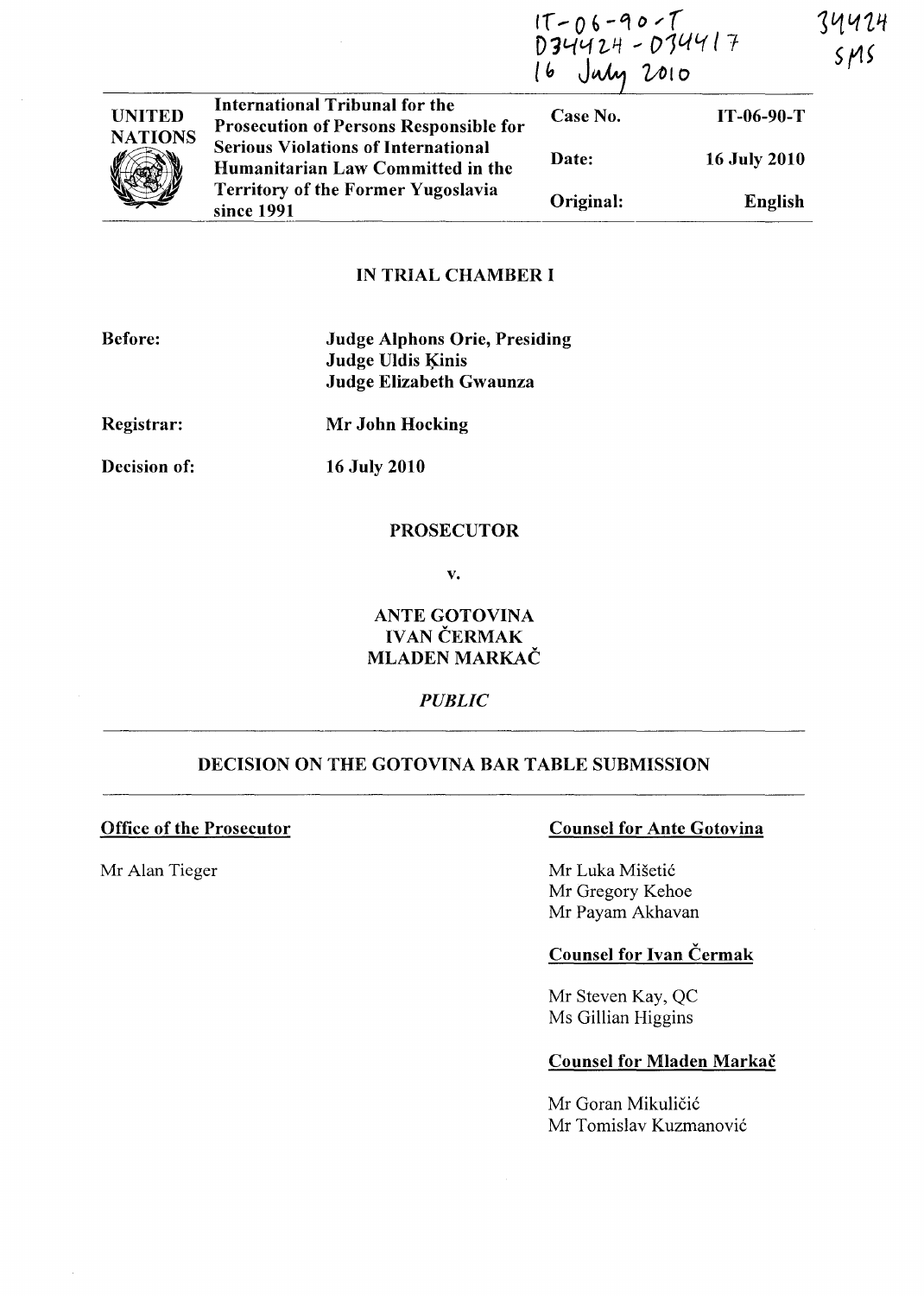#### **PROCEDURAL HISTORY**

1. On 19 April 2010, the Gotovina Defence filed a bar table submission requesting that the 14 documents identified in the attached Appendix A be admitted into evidence ("Request").<sup>1</sup> On 3 May 2010, the Prosecution responded, stating that it had no objection to the admission of the documents listed as items 1 to 11 of Appendix A of the Request and asked that the entire case file in relation to item 8 be admitted together with these eleven documents ("Prosecution Response").<sup>2</sup> The Prosecution further objected to the admission into evidence of items 12 to 14.<sup>3</sup> On 4 May 2010, the Gotovina Defence sought leave to reply to the Prosecution Response ("Request for Leave to Reply").<sup>4</sup> On 6 May 2010, the Prosecution filed an objection to the Request for Leave to Reply.<sup>5</sup> Also on 6 May 2010, the Gotovina Defence further responded in support of the Request for Leave to Reply ("Further Response").<sup>6</sup> On the same day, the Chamber granted the Request for Leave to Reply, and informed the parties accordingly through an informal communication. On 7 May 2010, the Prosecution filed a further submission in response to the Further Response ("Prosecution's Submission").<sup>7</sup> Also on 7 May 2010, the Gotovina Defence responded to the Prosecution's Submission ("Response to Prosecution's Submission").<sup>8</sup> On 10 May 2010, the Gotovina Defence filed its reply in support of the Request and withdrew item 14 of the Request ("Reply").<sup>9</sup> On 11 June 2010, the Chamber announced its decision admitting into evidence items 1 to 13 of Appendix A of the Request and denying the admission of the entire case file for item 8 tendered in the Prosecution Response, with a written decision to follow.<sup>10</sup> On the same day, the parties stipulated to a matter in relation to item  $8<sup>11</sup>$  On 12 July 2010, the Chamber requested the Registry through an informal communication to assign exhibit numbers to the admitted documents. On the same day, the Registry filed a memo assigning

<sup>3</sup> Prosecution Response, paras 1, 5-6.

<sup>&</sup>lt;sup>1</sup> Gotovina Bar Table Submission, 19 April 2010, para. 1, Appendix A.

<sup>2</sup> Prosecution Response to Gotovina Bar Table Submission Filed on 19 April 2010, 3 May 2010, paras 1-4, 6, Appendix A.

<sup>4</sup> Gotovina Defence Motion for Leave to Reply to the Prosecution Response to the Gotovina Bar Table Submission, 4 May 2010.

<sup>&</sup>lt;sup>5</sup> Prosecution's Objection to Gotovina Defence Motion for Leave to Reply to Prosecution Response to Gotovina Bar Table Submission Filed on 19 April 2010, 6 May 2010.

<sup>6</sup> Gotovina Defence Response to Prosecution Objection to Gotovina Defence Motion for Leave to Reply, 6 May 2010.

 $7$  Prosecution Submission Regarding Gotovina Defence Response to Prosecution Objection to Gotovina Defence Motion for Leave to Reply, 7 May 2010.

Ante Gotovina's Response to Prosecution's "Submission" of 7 May 2010, 7 May 2010.

<sup>&</sup>lt;sup>9</sup> Reply in Support of Gotovina Bar Table Submission of 19 April 2010, 10 May 2010, para. 23.

<sup>&</sup>lt;sup>10</sup> T. 28983-28984.

<sup>&</sup>lt;sup>11</sup> T. 28984-28986, 29005-29007.

Case No. 1T-06-90-T 2 2 16 July 2010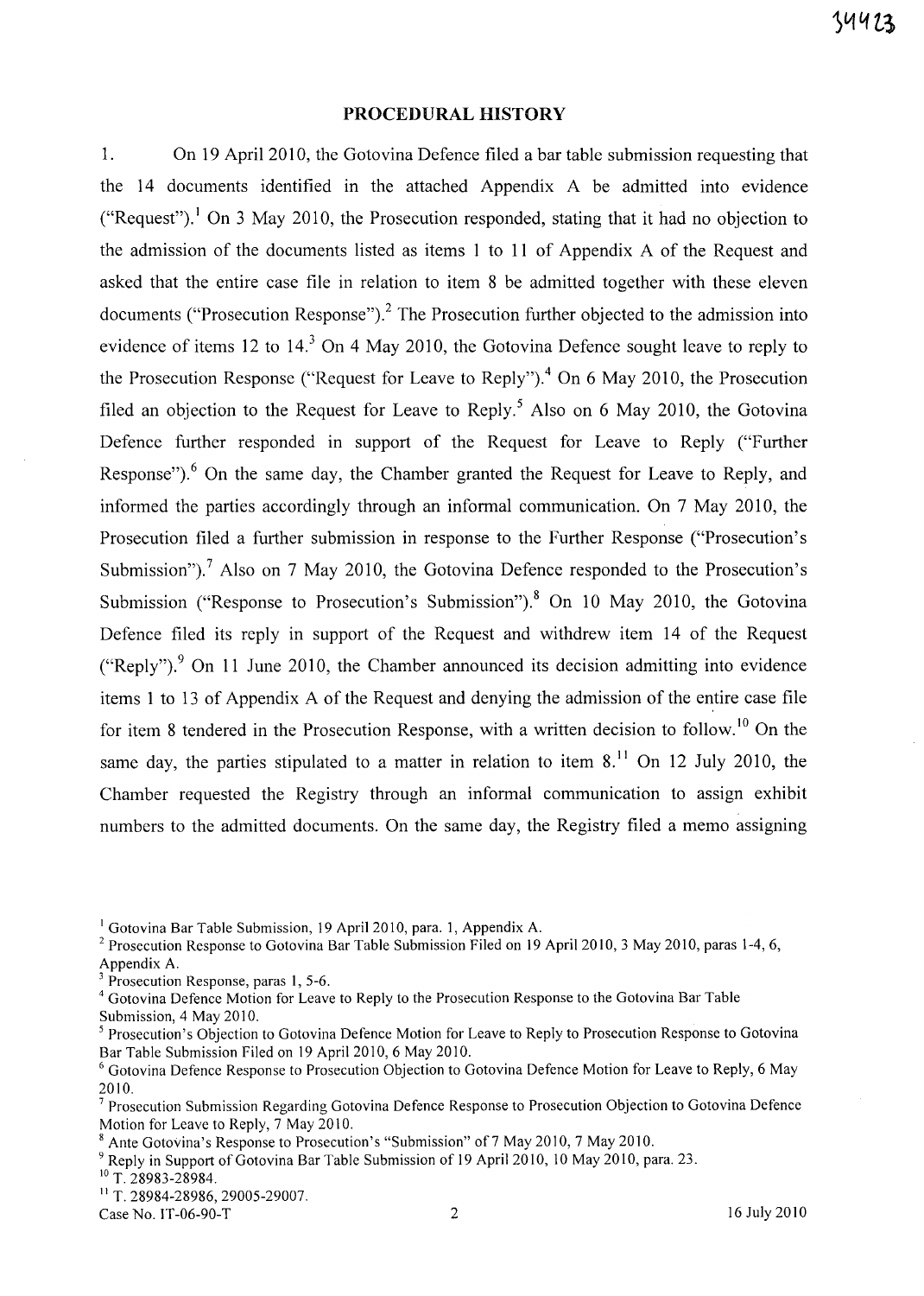exhibit numbers D2158, D2159, D2160, D2161, D2162, D2163, D2164, D2165, D2166, D2167, D2168, D2169, and D2170 to the admitted documents.<sup>12</sup>

#### SUBMISSIONS OF THE PARTIES

#### (iJ *Bar Table Documents Items* 1 *to 11*

2. The Gotovina Defence submits that items 1 to 11 of the Request form the underlying information to Exhibit D1783, and that the Chamber had requested this information.<sup>13</sup> The Gotovina Defence submits that these documents demonstrate that investigations were carried out on bodies discovered during and after Operation Storm in circumstances where investigation was warranted.<sup>14</sup> The Gotovina Defence wishes to tender these documents in order to contradict the Prosecution's contention that a decision was made by the MUP in Zagreb (Exhibit D235) to conduct human sanitation of all bodies discovered, without investigation. 15

3. The Prosecution does not object to the admission of these eleven documents. 16

#### (iiJ *Bar Table Document Item 12*

4. The Gotovina Defence submits that CLSS's translation of exhibit P461 improperly attributes the word "toboze" to the wrong word. 17 The Gotovina Defence seeks the admission of item 12, an academic article ("the Toboze Article"), in order to provide further discussion on the the use of the term "toboze".18 Because the Chamber's 20 January 2010 order to CLSS to verify certain portions of Exhibit P461 in which the word "toboze" is used and CLSS's subsequent translation were both issued after the conclusion of the Defence cases, the Gotovina Defence argues that it should be allowed to provide additional relevant evidence in response to CLSS's translation.<sup>19</sup> The Gotovina Defence also points out that as item 12 was not prepared for the purposes of proceedings at the Tribunal, it is admissible under Rule 89 (C) of the Tribunal's Rules of Procedure and Evidence ("Rules").<sup>20</sup>

<sup>&</sup>lt;sup>12</sup> Corrigendum to Internal Memo Assignment of Exhibit Numbers Pursuant to the Oral Decision dated 11 June 2010,12 July 2010.

<sup>&</sup>lt;sup>13</sup> Request, Appendix A; see T. 24115.

<sup>&</sup>lt;sup>14</sup> Request, Appendix A.

<sup>15</sup> Ibid.

<sup>&</sup>lt;sup>16</sup> Prosecution Response, paras 1-2, 6.

<sup>&</sup>lt;sup>17</sup> Reply, para. 21.

<sup>&</sup>lt;sup>18</sup> Request, Appendix A.

<sup>&</sup>lt;sup>19</sup> Reply, para. 22.

 $20$  Ibid.

Case No. IT-06-90-T 3 16 July 2010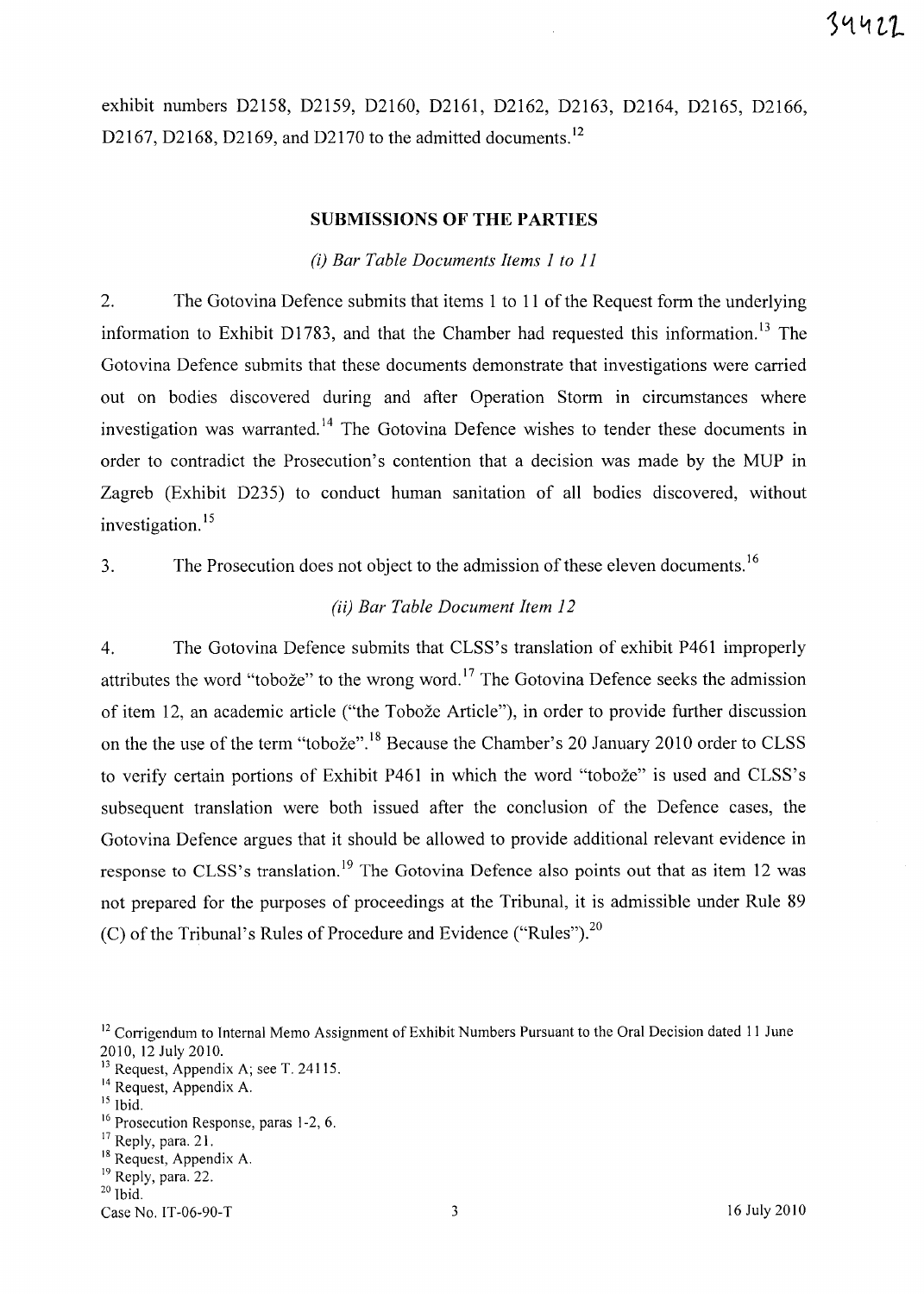5. **In** response, the Prosecution objects to item 12's admission submitting that there is no justification for seeking to re-open the Defence case to tender this article as evidence at this stage of the proceedings. $^{21}$  The Prosecution adds that if the Gotovina Defence seeks to present evidence in the form of academic or expert analysis it should have called testimony on this issue during the Defence's case-in-chief.<sup>22</sup> The Prosecution also disputes the probative value of the article.<sup>23</sup>

# *(iii) Bar Table Document Item 13*

6. Item 13 contains a set of orders cited by Witness Theunens in his expert report (Exhibit P1113).<sup>24</sup> The Gotovina Defence argues that this is the document upon which both Witness Theunens and the Prosecution rely to support their allegations against Gotovina.<sup>25</sup> The Gotovina Defence submits that the Chamber is obliged to review this document to determine whether Witness Theunens's conclusion is supported by it.<sup>26</sup> It is further submitted by the Gotovina Defence that allowing the position that every item of Witness Theunens's report not specifically challenged on cross-examination is deemed admitted as evidence, results in an improper shifting of the burden of proof onto the Accused.<sup>27</sup>

7. The Prosecution submits that the Defence has not sought to rely on this document either during the testimony of Witness Theunens or in its case-in-chief.<sup>28</sup> The Prosecution further argues that, if the Gotovina Defence seeks to tender this document for impeachment purposes, the Defence could and should have presented it to the witness and tendered it during cross-examination of Witness Theunens.<sup>29</sup>

# *(iv) Bar Table Document Item* 8 - *Prosecution's "Rebuttal" Evidence*

8. With regard to item 8, the Prosecution proposes that the entire case file, which includes the document tendered by the Gotovina Defence under item 8, be admitted into evidence, if need be as rebuttal evidence.<sup>30</sup> The Prosecution submits that the case file is relevant to rebutting the Gotovina Defence assertion that investigations were carried out.<sup>31</sup> According to the Prosecution, this rebuttal evidence shows that, although an examination was

- <sup>25</sup> Reply, para. 12.
- $26$  Reply, paras 12 (footnote 11), 15.
- <sup>27</sup> Reply, paras 13-14.
- 28 Prosecution Response, para. 5.
- $29$  Ibid.
- 30 Prosecution Response, paras 3-4, 6.
- <sup>31</sup> Prosecution Response, para. 4.

<sup>21</sup> Prosecution Response, para. 5.

 $22$  Ibid.

 $23$  Ibid.

<sup>&</sup>lt;sup>24</sup> Request, Appendix A.

Case No. 1T-06-90-T 16 July 2010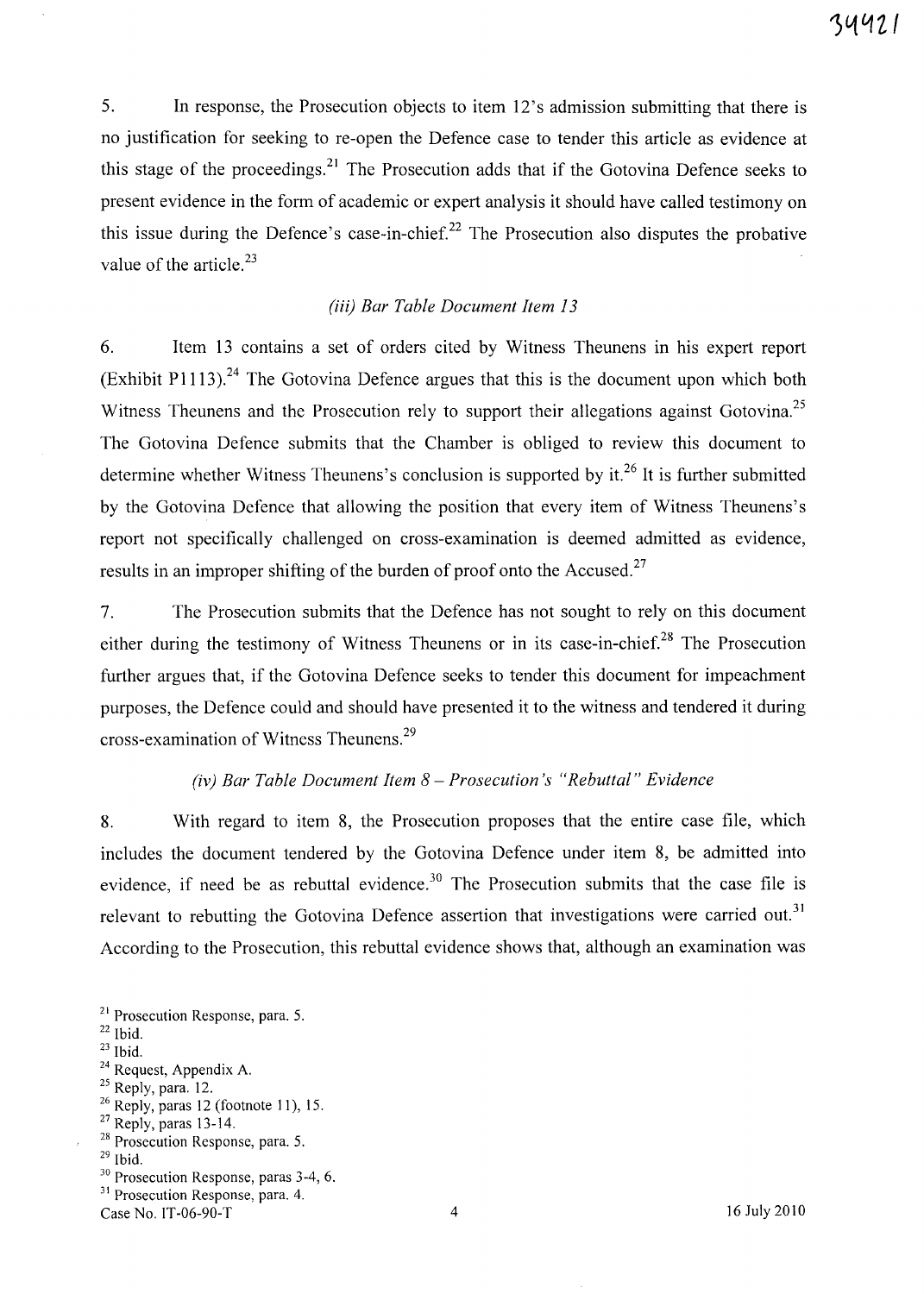performed on 8 August 1995, no other action was taken until 2006, at which time the case file was actually opened. $32$ 

9. In response, the Gotovina Defence objects to the submission of the entire case file. $33$ The Gotovina Defence submits that there is simply nothing to "rebut" because all parties are in agreement that an investigation was conducted on 8 August  $1995<sup>34</sup>$  As the Gotovina Defence makes no other claims about the investigation, the rest of the case file is immaterial to the Request.<sup>35</sup> The Gotovina Defence further submits that there is no attempt by the Prosecution to meet the standard for the admission of rebuttal evidence.<sup>36</sup>

## *(v) Additional submissions*

10. In the Response to Prosecution's Submission, the Gotovina Defence requests that the Chamber strike the Prosecution's Submission as it was filed in violation of Rule 126 *bis* of the Rules and in violation of the Chamber's prior order to the parties.<sup>37</sup> In addition, the Gotovina Defence requests that the Chamber further admonish the Prosecution to abide by its prior oral order in compliance with Rule 126 *bis* of the Rules.<sup>38</sup>

## **APPLICABLE LAW**

11. Under Rule 89 (C) of the Rules, a Chamber may admit any relevant evidence which it deems to have probative value.

12. Rule 85 (A) (iii) of the Rules provides for the presentation of rebuttal evidence. The jurisprudence of the Appeals Chamber establishes that rebuttal evidence must relate to a significant issue arising out of a particular piece of defence evidence which could not reasonably have been anticipated.<sup>39</sup> The Prosecution may not call rebuttal evidence merely

<sup>&</sup>lt;sup>32</sup> Prosecution Resposne, para. 3.

<sup>33</sup> Reply, para. 5.

<sup>&</sup>lt;sup>34</sup> Reply, paras 5, 7.

<sup>&</sup>lt;sup>35</sup> Reply, para. 5.

<sup>&</sup>lt;sup>36</sup> Reply, para. 7.

<sup>&</sup>lt;sup>37</sup> Response to Prosecution's Submission, paras 2-4.

<sup>&</sup>lt;sup>38</sup> Response to Prosecution's Submission, para. 4.

<sup>&</sup>lt;sup>39</sup> Prosecutor v. Delalić et al., Case No. IT-96-21-A, Judgement, 20 February 2001 ("Čelebići Appeal Judgement"), para. 273. This definition has been followed in numerous instances including most recently *Prosecutor* v. *Popovic et al.,* Case No. IT-05-88-T, Further Decision on Prosecution's Motion to Admit Evidence in Rebuttal and to Reopen Its Case, confidential, 27 March 2009, para. 95 (with other references cited therein).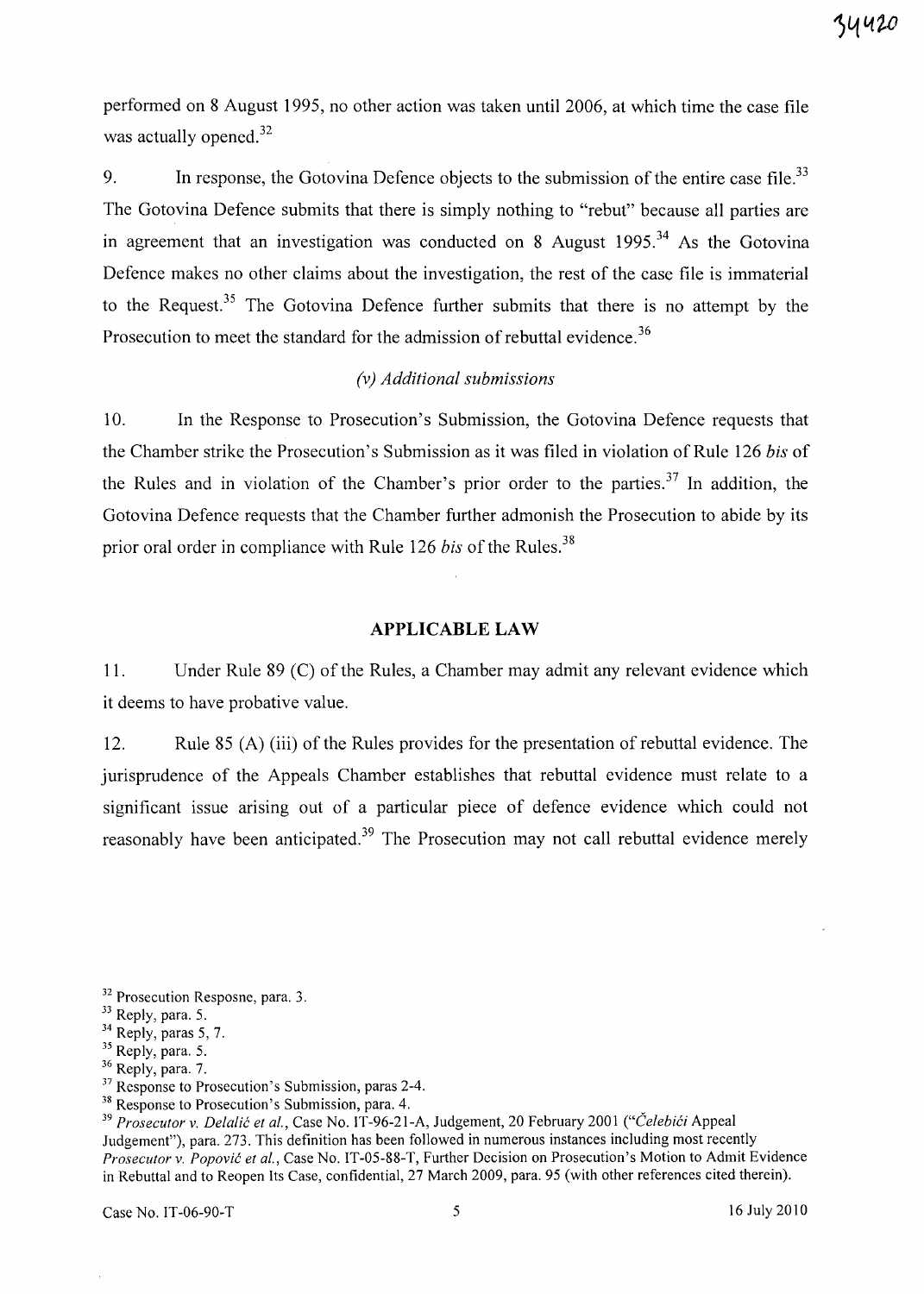because its case has been met by contradicting evidence,<sup>40</sup> or in order to reinforce its case-in $chief<sup>41</sup>$ 

#### **DISCUSSION**

13. At the outset, in relation to the two filings of 7 May 2010, the Chamber reminds the parties of the proper procedure for filing responses and replies set in Rule 126 *bis* of the Rules. Furthermore, the requirement to seek leave from the Chamber before replying should not be circumvented by labelling filings 'submissions' or 'addenda'. With this guidance, the Chamber considers the requests of the Response to Prosecution's Submission dealt with.

14. Items 1 to **11** of Appendix A of the Request underlie Exhibit D1783, and were subject of an inquiry by the Chamber.<sup>42</sup> For this reason, the Chamber will exceptionally consider their admission into evidence at this stage of the proceedings, namely, after the closure of the Gotovina Defence's case-in-chief. The documents provide the Chamber with additional information regarding the extent of the investigations performed following the discovery of dead bodies during and after Operation Storm. As this information forms part of the investigative case files for the incidents reported in D1783 by the Sibenik Police Administration, the Chamber finds the documents listed as items 1 to **11** to be both relevant and of probative value.

15. The translation of certain portions of Exhibit P461 ("Brioni Transcript") in which the word "tobože" is used was completed only recently.<sup>43</sup> For this reason, the Chamber will exceptionally consider the admission into evidence of item 12 of Appendix A of the Request at this stage of the proceedings, namely, after the closure of the Gotovina Defence's case-inchief. Item 12 is an academic article that was not prepared for the purposes of proceedings at the Tribunal, and accordingly the Chamber finds that its admission is governed by Rule 89 (C) of the Rules. The article provides further context in assisting the Chamber in understanding the usage of the word "tobože". The Chamber is mindful that the article is not specific to the use of the word "tobože" in the context of the Brioni Transcript, but finds it to provide reliable academic insight. For these reasons, the Chamber finds item 12 to be a

<sup>&</sup>lt;sup>40</sup> Čelebići Appeal Judgement, para. 275.

<sup>41</sup>*Prosecutor* v. *Kordic and Cerkez,* Case No *IT-94-14/2-*T, T. 26647. See also *Prosecutor* v. *Galic,* No. IT-98- 29-T, Decision on Rebuttal Evidence, 2 April 2003, p. 3 and *Prosecutor* v. *Mrksic et at.,* Case No. IT-95-1311-T, Decision on Prosecution's Motion to Admit Evidence in Rebuttal, confidential, 28 December 2006, para. 4. 42 T. 24115.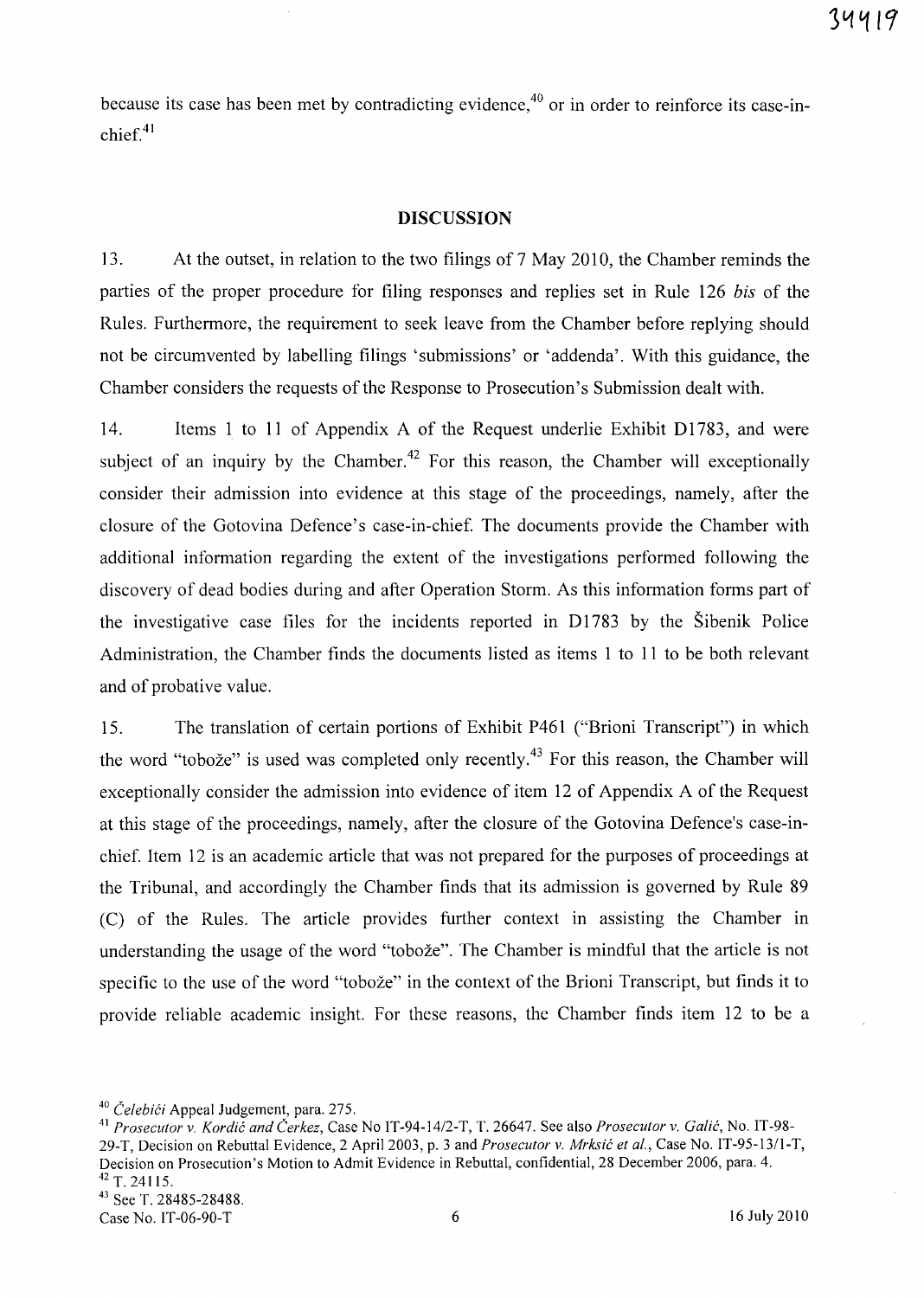relevant and probative document. The Chamber further emphasizes that its admission is no indication of the weight, if any, which the Chamber may ultimately attach to this document.

16. With regard to item 13 of Appendix A to the Request, the Chamber recalls its previous guidance on the expert report, addendum, and testimony of Witness Theunens ("Guidance Decision").<sup>44</sup> Therein, the Chamber recognised the length, broad-scope, and complexity of the expert report and its addendum.<sup>45</sup> The underlying documents of the report are also numerous. In the Guidance Decision, the Chamber invited the Defence to address the Chamber in relation to any issues that may arise from documents referenced in Witness Theunens's expert report.<sup>46</sup> Considering the volume of the expert report and the Chamber's willingness to accommodate the Defence by inviting submissions on the underlying documentation, the Chamber will exceptionally consider item 13 's admission into evidence at this stage of the proceedings, namely, after the closure of the Gotovina Defence's case-inchief. The Chamber finds that item 13 provides additional information on the participation of the 134th Home Guard Battalion in Operation Ljeto-95. This is relevant to the assertion that during Operation Ljeto-95 the 134th Home Guard Battalion was involved in the widespread commission of crimes, and that Gotovina was aware of this. As a set of official military orders the Chamber is also satisfied that item 13 has probative value.

17. With regard to the admission of the entire case file for item 8, the Chamber considers that what the Prosecution wished to illustrate was not in dispute, namely that following initial investigations on the discovered bodies on 8 August 1995 no further action was taken until 2006. This was confirmed in court on 11 June 2010 and all parties joined in this stipulation. The Prosecution also submitted the entire case file, in the alternative, as rebuttal evidence showing what investigative actions were taken in relation to one of the victims on the Prosecution's Further Clarification of Victims. The Chamber considered the Prosecution's contention that the case file was not available during the Prosecution's case-inchief but found that it had not properly argued or demonstrated the requirements for admission of rebuttal evidence. Accordingly, the Chamber found no reason to admit into evidence the entire case file of item 8.

<sup>44</sup> Decision and Guidance with Regard to the Expert Report, Addendum, and Testimony of Reynaud Theunens,

<sup>17</sup> November 2008.

<sup>45</sup> Guidance Decision, para. 21.

<sup>&</sup>lt;sup>46</sup> Guidance Decision, paras 22, 31-32.

Case No. IT-06-90-T 7 16 July 2010